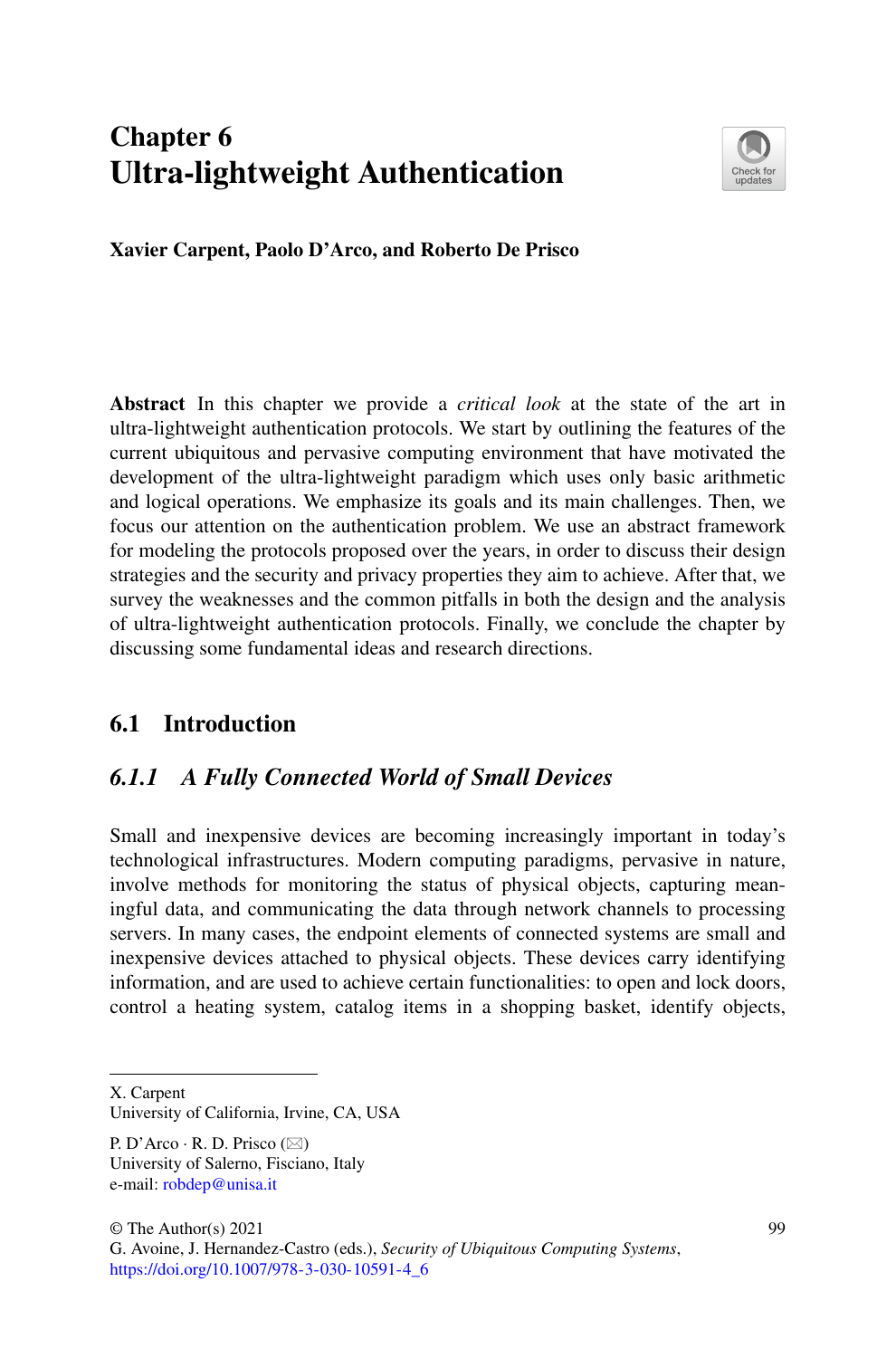operate anti-theft systems, and much more. Wireless communication plays an important role in this landscape, especially in dealing with moving objects where Radio and Near-Field frequencies are commonly used. In the specific case of Radio-Frequency Identification (RFID), there are "Tags" and "Readers". Tags are tiny devices used to label objects; they contain data and communicate with the readers. Readers are bigger devices that collect and forward information to a backend server that processes the data. RFID tags are already widely deployed to track objects (e.g., goods dispatched in a distribution hub). Tags, in their most basic form, the *passive* one, have no battery: they receive their energy wirelessly from the reader. Tags are extremely cheap, with costs in the order of few cents. They are severely constrained in terms of computing power.

In general, small devices, in all forms currently available, are the weak link in the system (e.g., see [579] for a recent attack), and good solutions to the security and privacy concerns are of paramount importance. In particular, *authentication*, the process through which two entities confirm their identities to each other, is a fundamental step for the development of secure applications.

# *6.1.2 Authentication: Protocol Classification and Physical Constraints*

Unfortunately, the authentication problem, in the ultra-lightweight setting, is a challenging one. Indeed, the devices' limitations severely impact the design of the protocols. In [139] a coarse classification partitions authentication protocols into 4 categories: *full-fledged*, *simple*, *lightweight*, and *ultra-lightweight*. The division is based on the capabilities of the constrained devices. Full-fledged protocols allow the use of public-key and symmetric-key cryptography. Thus, they can fully exploit standard cryptographic tools. Simple protocols rely on a limited number of cryptographic functionalities like pseudo-random numbers generation and hashing. Lightweight protocols further restrict the usable cryptography. They avoid hashing, and resort to using simpler operations like CRC checksums. Finally, ultra-lightweight protocols rely only on basic arithmetic and logical operations (modular addition, and, or, xor, etc.).

Although the above classification does not provide an exact distinction among the various classes, we still adopt it since it has been used in several papers that have appeared in the literature. In this chapter we are concerned with very small computing elements, like passive RFID tags, and with ultra-lightweight authentication protocols for such devices. It is very likely that a large percentage of tomorrow's interconnected world will consist of ultra-lightweight computing elements. Indeed, as observed in [308], although technological advances allow us to build inexpensive devices with improved capabilities at the same price, usually the market dictates the use of increasingly cheaper devices with the same capabilities. Hence, we should expect to keep dealing with the least powerful ones.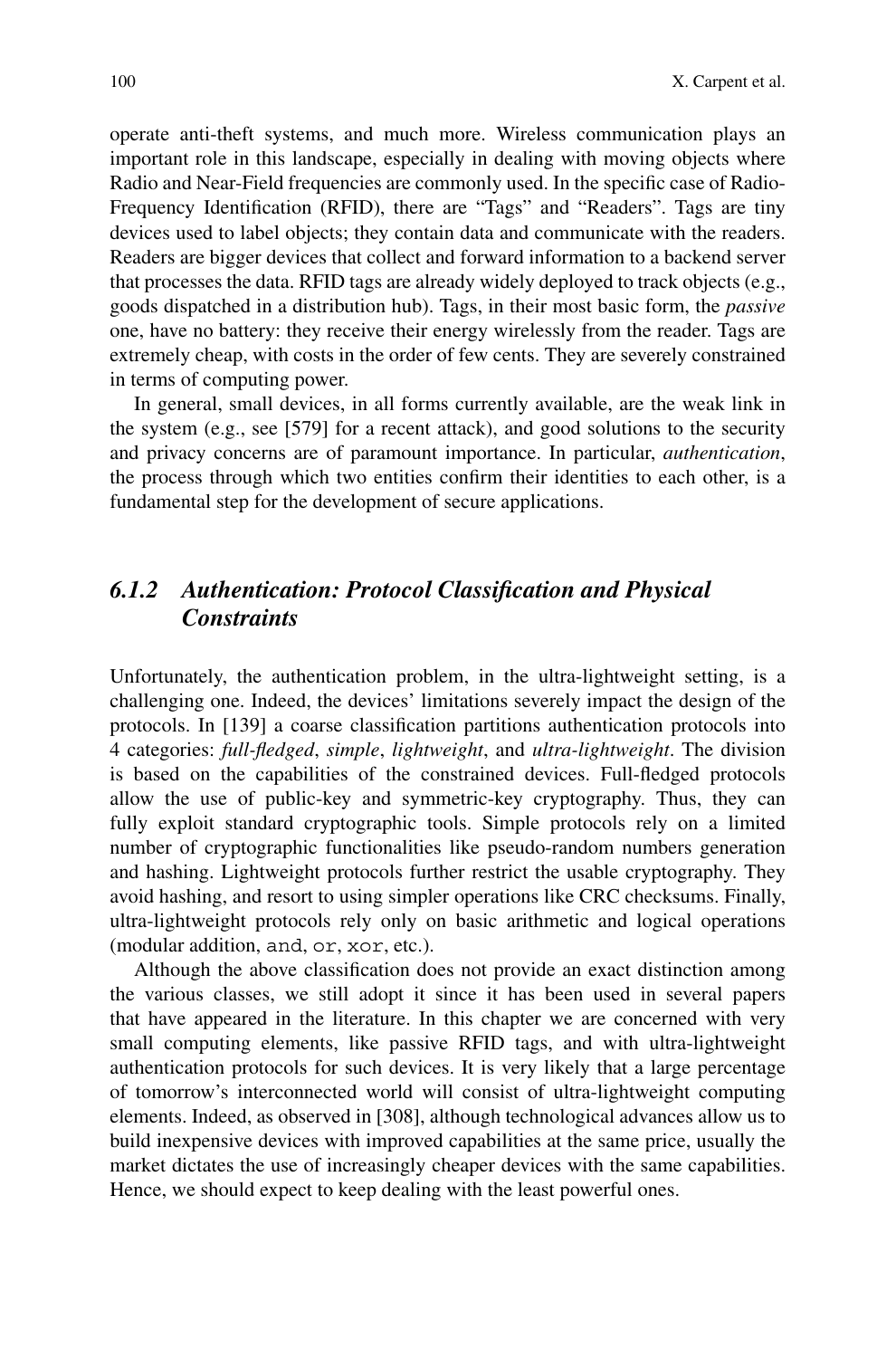What exactly are the limitations imposed by these inexpensive devices? In [26] the authors provide a detailed description of the constraints.<sup>[1](#page-2-0)</sup> These constraints are mostly influenced by hardware factors: chip size, power consumption, and clock speed. A standard measure for the computing power of such devices is the number of Gate Equivalent (GE) elements, which reflects the number of logic gates that the circuit integrated on the device consists of.

Let us consider RFID tags as an example. An RFID tag can communicate at very slow rates (typically under 200 kb/s), and this imposes, assuming that authentication has to happen within a reasonable time limit (e.g.,  $150 \text{ ms}$ ), an upper bound on the size of the total communication that the protocol can use. RFID tags usually consists of no more than 2000 GEs. Such a limit is imposed by the available physical area and by the cost of the device. Most of the gates are used for the tag's basic functionalities, and only a small fraction of them remain available to implement an authentication protocol. The cheapest RFID tags are passively powered. They receive power through an electromagnetic field, radiated from the reader; this limits the total power consumption that can be used in a single run of the authentication protocol. The power available to the tag is inversely proportional to the maximum distance at which the tag and the reader have to operate: a greater distance implies less available power and this imposes limits on the clock speed (a typical limit is 100 kHz) and, consequently, on the number of instructions that the tag is allowed to execute to finish a run of the protocol within a given time bound. Another limitation of RFID tags is the total number of memory bits: a typical limit is 2048 bits.

Finally, notice that authentication protocols often rely on random or pseudorandom number generators. Passive RFID tags can hardly afford such a component. There exist low-cost pseudo-random generators, but they still pose a substantial burden for an RFID tag. A generator might require the use of more than 1000 GEs, which is more than half of the total number of GEs usually available on these devices.

# *6.1.3 Design Challenges*

Authentication can be achieved in several ways. Standard authentication protocols exhibit a *challenge-and-response* structure, and exploit public-key or symmetrickey cryptography. Sometimes they require the presence of a trusted third party. In all cases, the parties involved in the protocols must be able to execute the required cryptographic algorithms (e.g., encrypting a piece of data using AES). So it goes without saying that standard authentication protocols are not tailored for ultra-lightweight devices. Thus, ultra-lightweight authentication protocols using

<span id="page-2-0"></span><sup>&</sup>lt;sup>1</sup>The title of [26] uses the term "lightweight", but its authors do not use the classification proposed in [139]. The discussion provided in [26] is, indeed, about ultra-constrained devices, like RFID tags.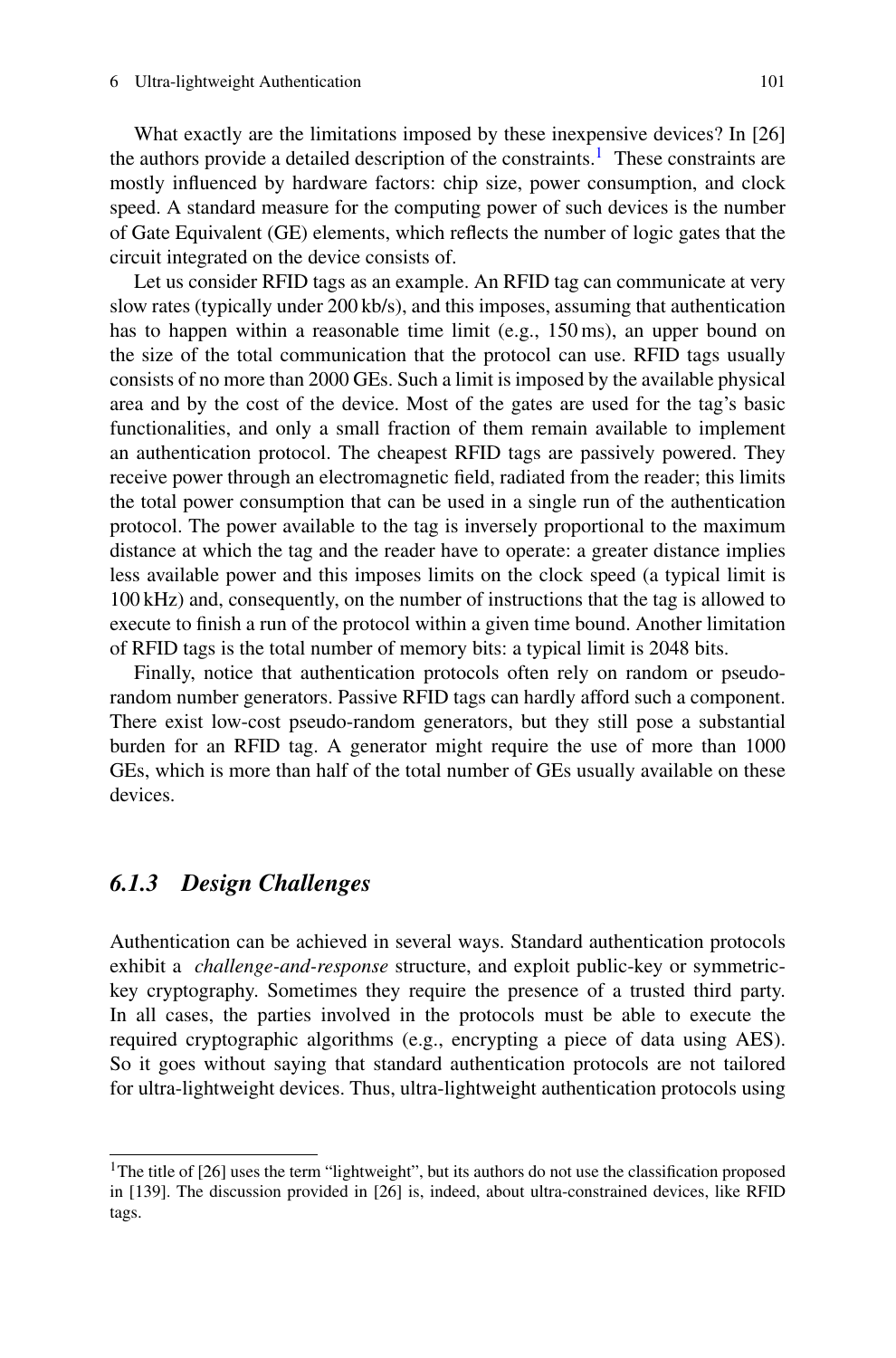only elementary operations are needed. It should therefore not come as a surprise that achieving the same security levels as those offered by standard authentication protocols might be much more difficult, or perhaps even impossible.

Thus, the real challenge posed by ultra-lightweight authentication is obtaining the highest possible level of security, given the hardware constraints. Part of the challenge concerns the development of a formal model that can be used to assess the security and privacy achieved by ultra-lightweight authentication protocols.

Nowadays, security assertions are expressed in terms of formal mathematical models for describing problems and analyzing proposed solutions. In particular, security assertions are expressed in formal mathematical terms, cryptographic protocols are built upon computational hardness assumptions, and proofs assume the form of mathematical reductions. As we will argue in the following sections, ultra-lightweight cryptography should be tackled with a similar rigorous approach. We might have to rethink, or to appropriately adapt, the formal framework within which ultra-lightweight protocols are designed and security and privacy assertions about them are assessed.

## *6.1.4 Organization of the Chapter*

In Sect. [6.2](#page-3-0) we provide a general concise framework which captures the common structure of known ultra-lightweight authentication protocols, and we discuss the design strategies and properties they aim to achieve. Then, in Sect. [6.3,](#page-7-0) we point out the limits of achieving security by using very constrained computing devices which allow only simple operations. Specifically, we survey the weaknesses and the common pitfalls in the design of ultra-lightweight authentication protocols. In Sect. [6.4,](#page-11-0) we elaborate on the importance of using security and privacy models, and provide suggestions for sound design strategies. Finally, in Sect. [6.5](#page-13-0) we provide some conclusions.

### <span id="page-3-0"></span>**6.2 Ultra-lightweight Authentication Protocols**

Ultra-lightweight mutual authentication protocols appeared in the literature around 2006.  $M^2AP$  [467], LMAP [466] and EMAP [465] were the first protocols designed to be executed on circuits equipped with only a few hundred gates. They were collectively identified as the *UMAP family*. In the following year, another protocol, called SASI [139], addressed some of the weaknesses present in those protocols. SASI received considerable attention both from cryptanalysts and designers. However, like its predecessors, it was quickly broken in a few months. Surprisingly, plenty of similar protocols followed, and its "structure" is still being used.

Almost all proposed ultra-lightweight mutual authentication protocols can be seen as instances of one general framework. Three entities are involved: a tag, a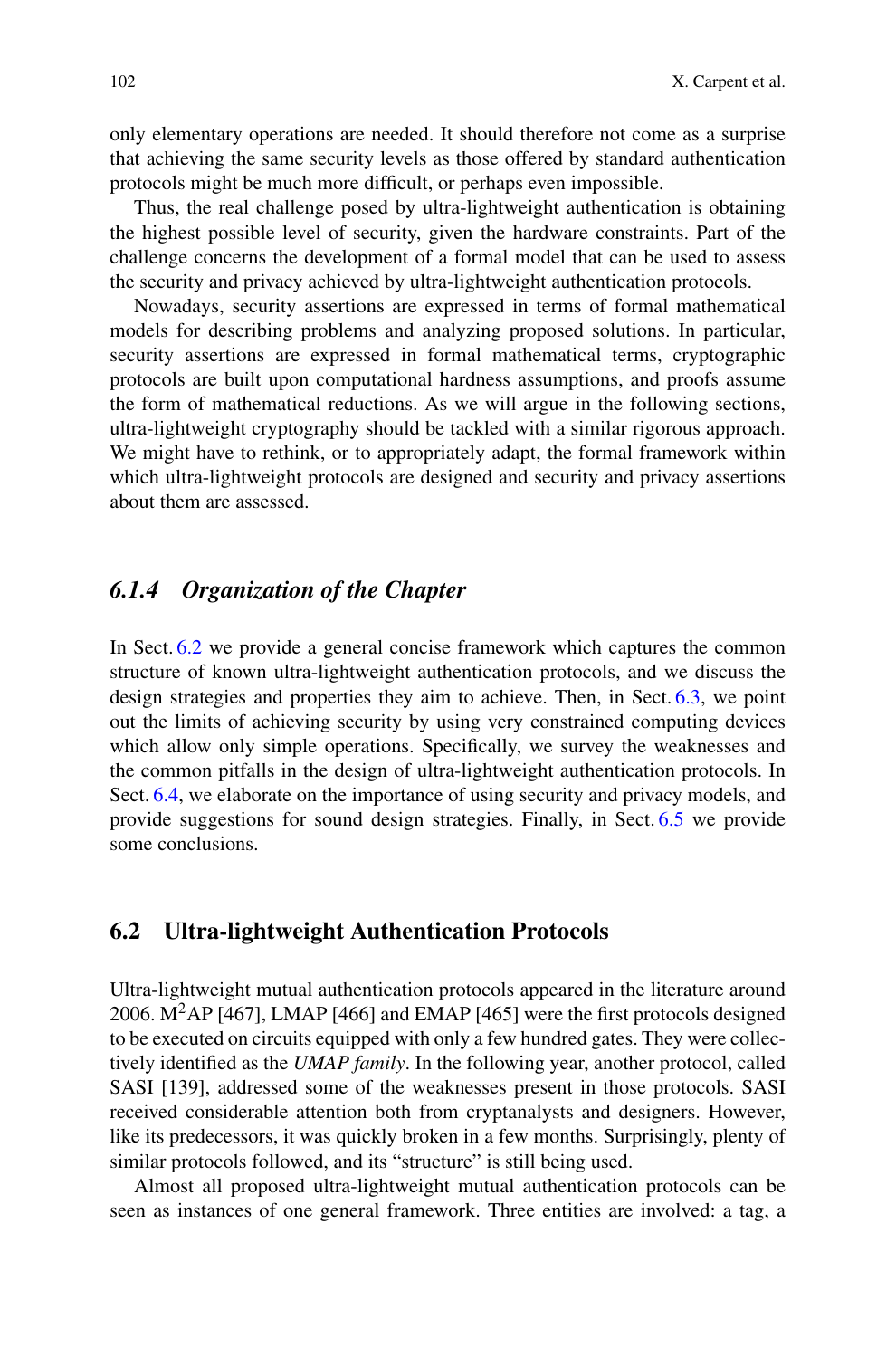reader and a backend server. The channel between the reader and the backend server is assumed to be secure, but the channel between the reader and the tag is public and is susceptible to attacks. To simplify the description, we say that the reader performs some computations, even if the reader just forwards the messages and the backend server is the real entity that performs the computations.

Each tag has a *static identifier*, *ID,* which is hard-coded into the circuit at production time and is never revealed. Furthermore, the tag has a *pseudonym*, *IDS,* and a few *secret keys*, which are stored in the tag memory, and are usually updated after each successful execution of the protocol. All of these values are bit-strings of up to 100 bits. Common values are 64 and 96.

Readers are expected to be able to generate *random numbers* or *pseudo-random numbers*.

The backend server, for each tag with static identifier *ID*, stores in a table the pseudonym and the keys, which therefore are shared with the tag.

The authentication protocol consists in a few rounds. Typically, four.

Figure [6.1](#page-4-0) depicts the structure of many ultra-lightweight authentication protocols. Here we provide a description of the messages:

• The *Hello* message is the starting message with which the reader activates the tag, providing it with the energy for the subsequent computation.

|          | Reader                                                                                                                           |                   | Tag                                                                                                    |
|----------|----------------------------------------------------------------------------------------------------------------------------------|-------------------|--------------------------------------------------------------------------------------------------------|
| 1.<br>2. |                                                                                                                                  | Hello<br>IDS      |                                                                                                        |
| 3.       | Choose random numbers<br>Compute, as function of the<br>random numbers, the keys, and IDS,<br>the values $A_1, A_2, \ldots, A_n$ |                   |                                                                                                        |
|          |                                                                                                                                  | $A_1  A_2    A_n$ | Extract the random numbers<br>from some of the $A_i$ 's<br>Check the other $A_i$ 's.<br>If ok, accept. |
|          |                                                                                                                                  | $B_1  B_2    B_k$ | Compute $B_1, B_2, \ldots, B_k$                                                                        |

<span id="page-4-0"></span>**Fig. 6.1** General framework: steps of the authentication protocol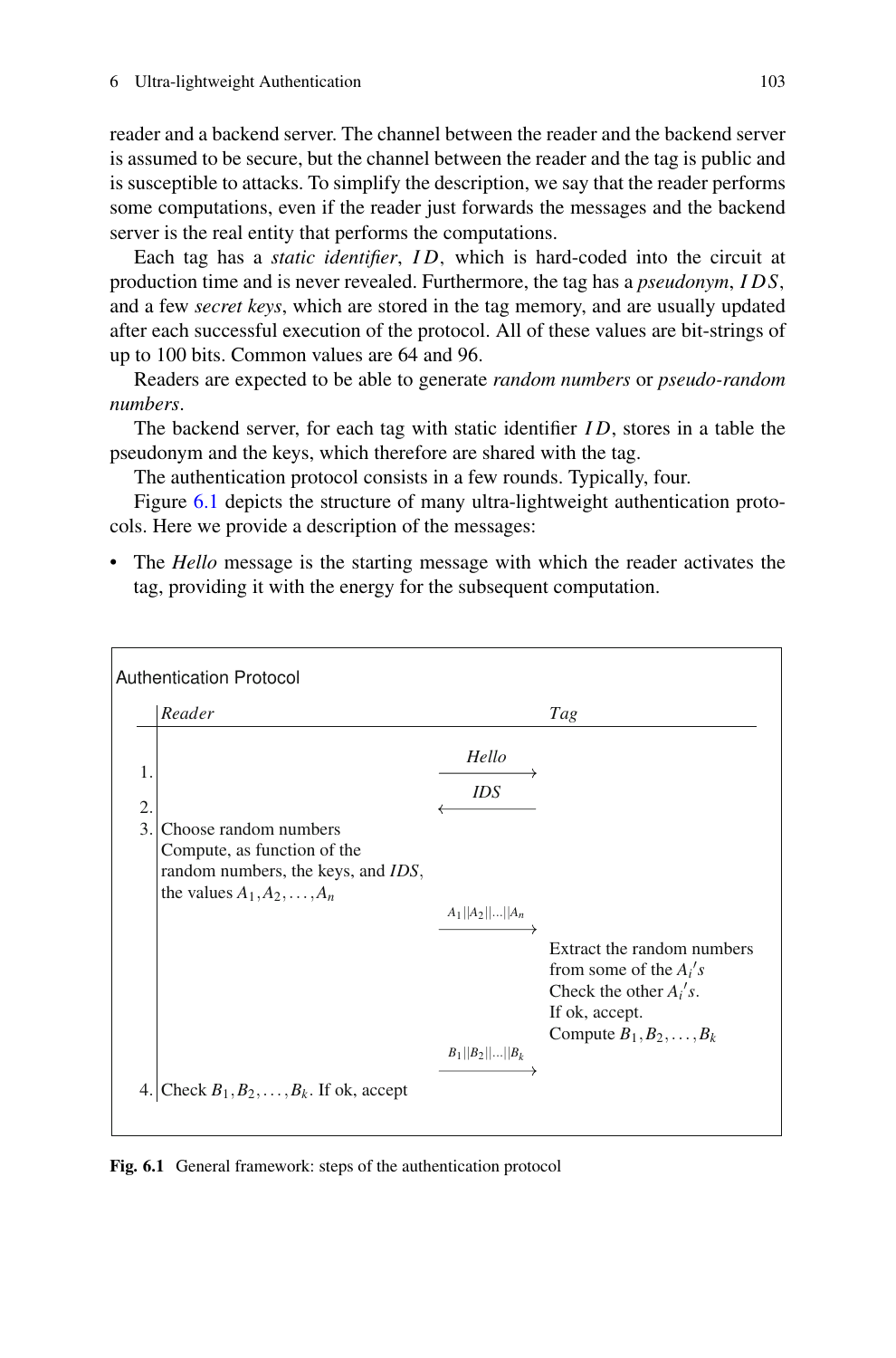- The *IDS* is the current pseudonym, which the tag sends to the reader and initiates the subsequent authentication protocol.
- The sequence of values  $A_1, A_2, \ldots, A_n$ , computed by the reader, is usually used in the following form: the first values are a sort of *carriers* for fresh randomly or pseudorandomly generated numbers, while the last ones are the *true authenticators*, computed by using the random numbers, the secret keys and information shared between the reader and the tag. From some of the *Ai*'s, the tag, by using the secret keys, retrieves the random numbers chosen by the reader. Then, by using the secret keys, the retrieved random numbers and some other shared information, the tag recomputes the remaining *Ai*'s and checks that they match the ones received. Such a check aims at ensuring the integrity and the authenticity of the transmitted values.
- The values  $B_1, B_2, \ldots, B_k$  are, finally, used by the reader as an acknowledgment that the tag has authenticated the reader, and to complete the authentication of the tag to the reader. They are generated and used in a similar way to the values  $A_1, A_2, \ldots, A_n$ .

At the end of a successful execution, the reader and the tag change the pseudonym *IDS* of the tag, and all the secret keys, by applying some updating functions. The updating functions use the *IDS* and the secret keys, as well as some of the random numbers, used in the last execution of the protocol. In particular, the updating function for the *IDS* uses also the static tag *ID*.

In practice, many protocols require the reader and tag to store both the new *IDS* and the sequence of secret keys, as well as the previous *IDS* and the previous sequence of secret keys. The reason is that the tag completes the protocol before the reader. If for some reason, adversarial or not, the reader does not complete the protocol, the tag updates the *IDS* and the secret keys while the reader does not. Then, at the subsequent execution, the reader and the tag do not recognize each other. Technically speaking, they are not *synchronized* anymore. By also keeping the old tuple of values, the authentication protocol can be modified in such a way that, if the reader does not reply to the new *IDS*, then the tag sends the old *IDS* again and the authentication protocol is executed using the old sequence of secret keys.

To exemplify the general framework, notice that in  $M^2AP$  and EMAP three values are sent from the reader to the tag, and two values are sent from the tag to the reader. In LMAP, SASI, and Gossamer [463], three values are sent from the reader to the tag and one value is sent from the tag to the reader. Moving ahead to more recent protocols, in KMAP [323], RCIA [431] and SASI<sup>+</sup> [431], three values are sent from the reader to the tag and one value is sent from the tag to the reader, while in SLAP [383] two values are sent from the reader to the tag, and one value is sent from the tag to the reader. However, some protocols slightly deviate from the general framework, e.g., RAPP [554] has one more round.

To get an idea of the computations, let us look at SASI. Denote by  $K_1$  and  $K_2$  two secret keys shared between the reader and tag, and by  $n_1$  and  $n_2$  two fresh random values generated by the reader. Moreover, we denote by <sup>⊕</sup>*,* <sup>∨</sup>*,* <sup>+</sup> the xor, or and modular addition operators. Finally, denote with  $Rot(s, l)$  a bit-string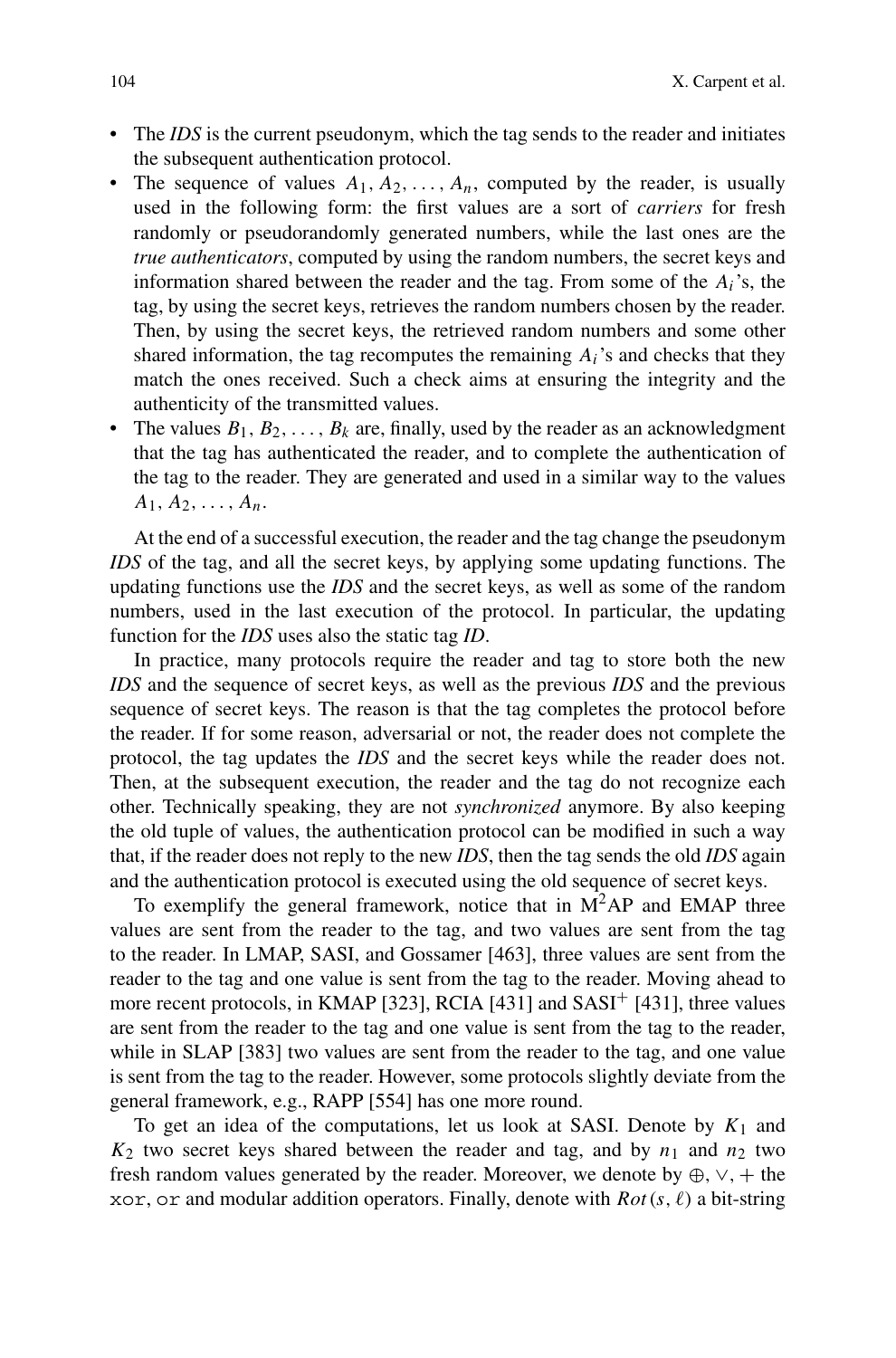cyclic rotation function, which returns the string  $s$  rotated circularly to the left by  $\ell$ positions. The three values, *A*1*, A*<sup>2</sup> and *A*3, computed by the reader, are:

$$
A_1 = IDS \oplus K_1 \oplus n_1, \quad A_2 = (IDS \vee K_2) + n_2, \text{ and } A_3 = (K_1 \oplus \overline{K_2}) + (\overline{K_1} \oplus K_2),
$$

where  $\overline{K_1} = Rot(K_1 \oplus n_2, K_1)$  and  $\overline{K_2} = Rot(K_2 \oplus n_1, K_2)$ . Then, the value  $B_1$ , computed by the tag, is

$$
B_1 = (\overline{K_2} + ID) \oplus ((K_1 \oplus K_2) \vee \overline{K_1})
$$

The updating functions for the pseudonym and the keys are:

$$
IDS = (IDS_{old} + ID) \oplus (n_2 \oplus \overline{K_1}), \quad K_1 = \overline{K_1}, \quad K_2 = \overline{K_2},
$$

Having considered a sample computation, let us move to the basic requirement for an authentication protocol, that is, correctness: if the reader and tag initiate a protocol execution when they share at least one *IDS* and the corresponding sequence of secret keys, and no adversarial action or transmission error occurs, then they should successfully complete the execution and authenticate each other.

The main security and privacy goals in the design of ultralightweight authentication protocols are:

- **Resistance to desynchronization attacks.** An adversary should not be able to desynchronize the reader and tag.
- **Resistance to impersonation attacks.** An adversary should not be able to impersonate the reader to the tag or the tag to the reader.
- **Anonymity and resistance to tracking attacks.** The protocol should protect against any adversarial action aiming at identifying the tag, and should guarantee that the movements of a tag cannot be traced.
- **Resistance to replay attacks.** The protocol should be immune to attacks in which an adversary collects messages from protocol executions between the reader and tag and sends them again to the parties, in order to subvert some of the security and privacy properties.
- **Forward security.** Even if at a certain point the tag is compromised and the adversary gets the secret information stored in the tag's memory, the past communications should remain unaffected.
- **Resistance to leakage and disclosure attacks.** The protocol should not leak secret information under adversarial actions, and there is no way to get access to the secret information shared between the tag and reader.

Some of the above goals in certain applications should be guaranteed against a *passive* adversary, who just eavesdrops on the protocol executions, while others should hold with respect to an *active* adversary, who can intercept and modify the messages and interact with the parties.

In the next section we elaborate on the security and privacy properties. Indeed, in this area they are almost always expressed in an informal way, and as a *list of*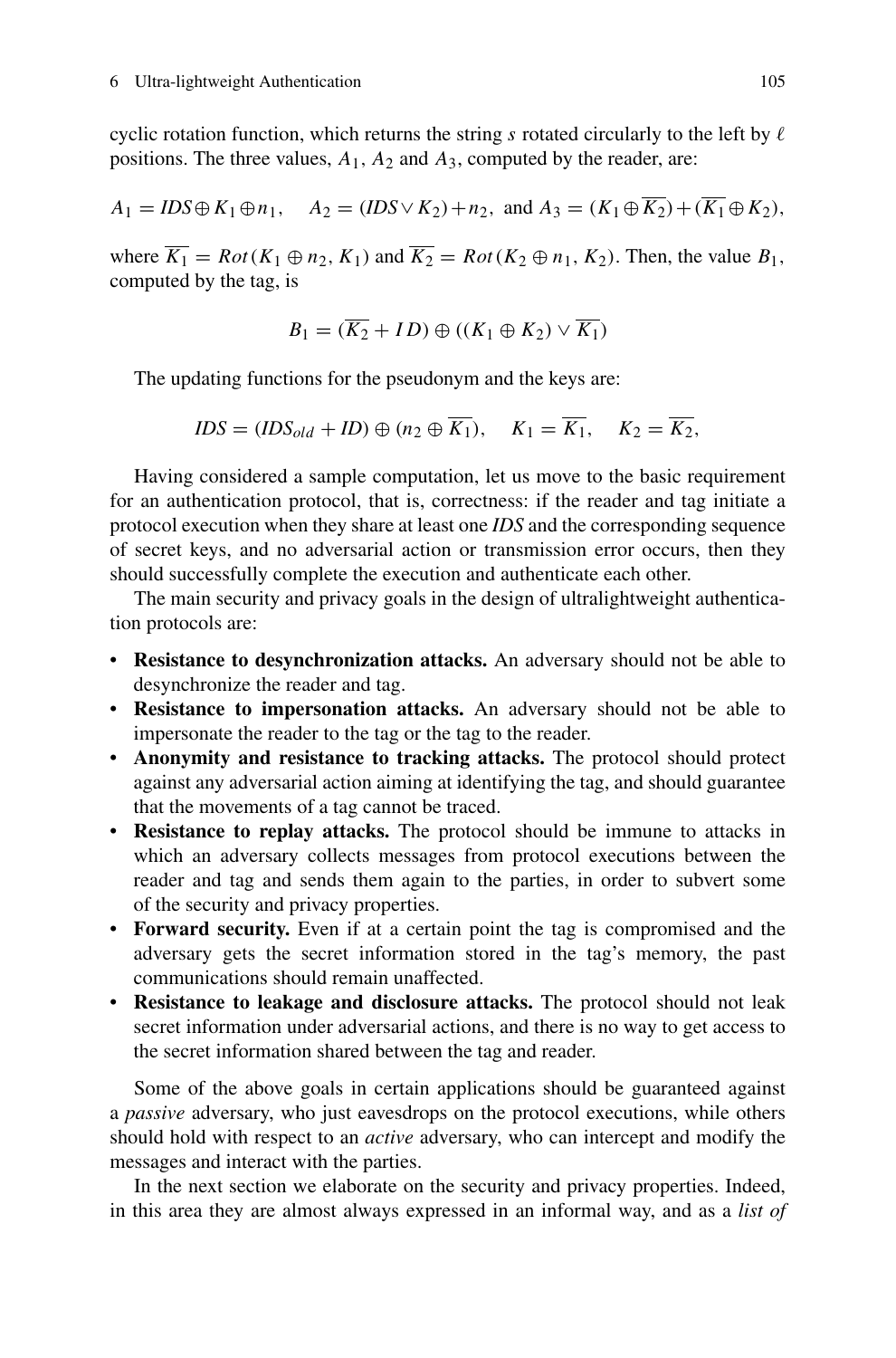*desiderata* that need to be achieved. No rigorous model is used to state clearly the goals and to prove the merits of a given protocol. The *proofs* are arguments aiming at convincing the reader of the goodness of the design. As shown in [169] in a casestudy for the SASI protocol, this approach opens doors to unexpected consequences.

#### <span id="page-7-0"></span>**6.3 Weaknesses and Pitfalls**

Ultra-lightweight protocols strive to achieve a strong level of both security and privacy while fitting extreme design constraints due to limited space, energy, and cost on RFID tags. Unsurprisingly, attacks on virtually all proposals in the literature have been published. $<sup>2</sup>$  $<sup>2</sup>$  $<sup>2</sup>$ </sup>

As a result, no such protocol could reasonably be used in practice.<sup>[3](#page-7-2)</sup> Although some lessons have been learned from these failures, and despite much advocacy for better screening from the research community, protocols repeatedly fall victim to common pitfalls, even in recent proposals. What follows is a short description of the prevailing weaknesses.

## *6.3.1 Poor Diffusion and Linearity*

Many protocols use the so-called "T-functions" extensively. These are functions for which each bit in the output depends only on bits in the same or lower positions in the input. Binary operations (e.g., and,  $\sigma r$ ,  $\sigma \sigma r$ ) and modular addition are Tfunctions.

By definition, in a T-function it is not possible that all output bits depend on all input bits, which is the ideal scenario for maximizing "diffusion", an important property in cryptographic primitives. This is particularly dangerous in cryptographic applications, lightweight or otherwise. The only reasonable way to address this shortcoming is by combining these operations with others which do not exhibit this characteristic. Unfortunately many designers do not follow this simple combination rule, and have proposed schemes entirely based on T-functions which are doomed to fail. LMAP [466] is an example of a protocol that uses T-functions exclusively, which was exploited in its cryptanalysis [464].

<span id="page-7-1"></span><sup>2</sup>It has been observed that ultra-lightweight protocols are "broken" with relative ease, very shortly after their publication. Avoine et al. [43] shows a short statistical study and concludes conservatively that most are broken in under 4 months.

<span id="page-7-2"></span><sup>&</sup>lt;sup>3</sup>To the best of our knowledge, the Gossamer protocol [463] is the sole instance to not have any published attacks, although a number of weaknesses in its construction have been identified [130]. In addition, Gossamer is definitely more involved and, arguably, could hardly be considered "ultralightweight".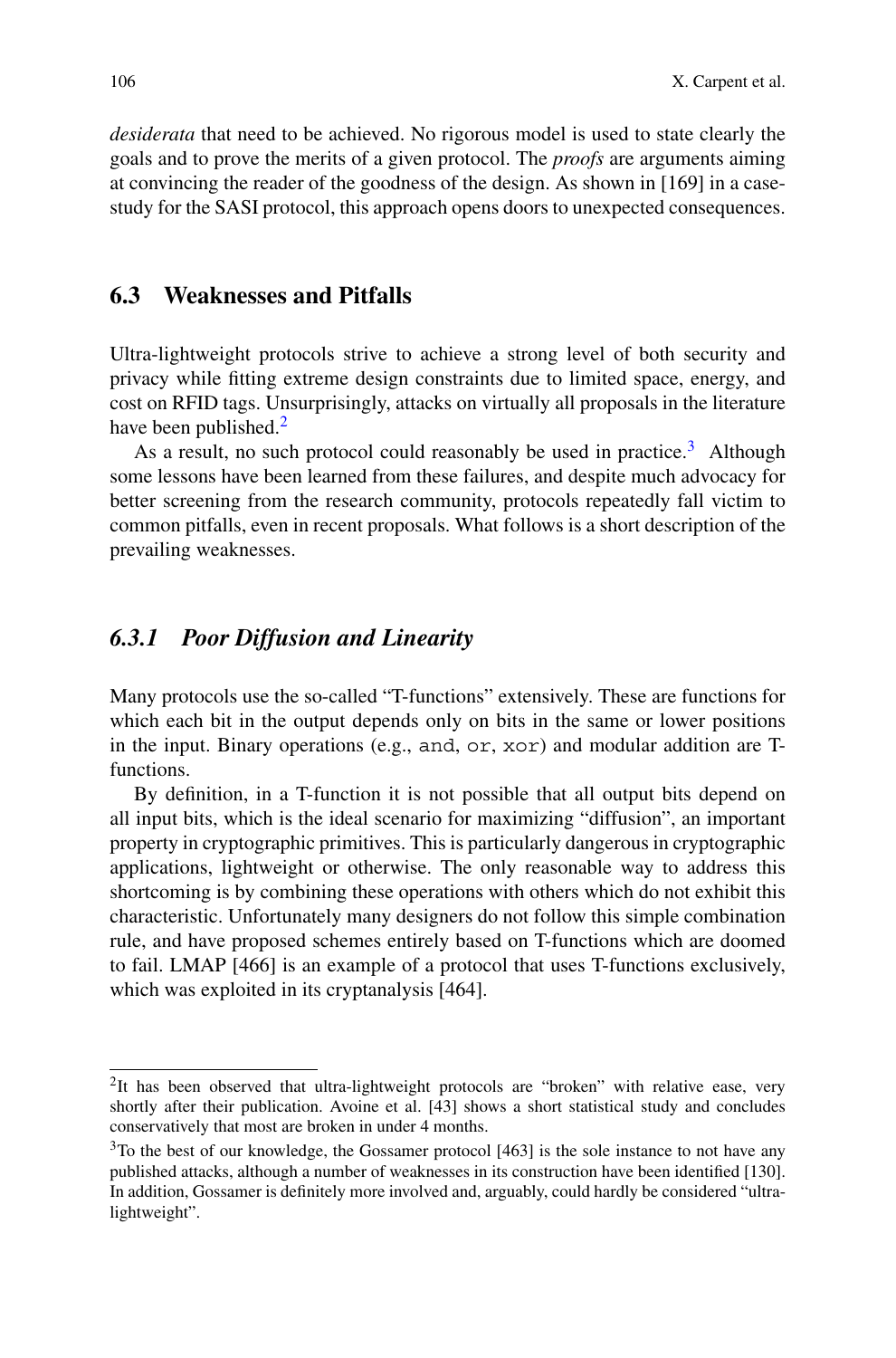Linearity, i.e., the property that  $f(a \odot b) = f(a) \odot f(b)$ , is another source of trouble. The xor operation, rotations and other permutations are linear. Like T-functions, linearity is transitive (the composition of linear operations is linear), and some schemes have been shown to be entirely linear, which easily leads to attacks. Particularly notable and common examples are the many proposals in which security is based heavily on the use of Cyclic Redundancy Codes (CRCs). CRCs are designed to do channel error correction, but offer very little security if any at all.

#### *6.3.2 Poor Message Composition*

Securely designing the messages exchanged over an ultra-lightweight protocol is a difficult open problem. Keeping the secrets exchanged as secure as possible against any leakage is indeed a big challenge, particularly in such constrained environments. Generally speaking, the messages should guarantee good confusion (i.e., key mixing) and diffusion properties. That is, the secret key (or keys) should be thoroughly involved in the construction of the messages, and a subtle change in the secret should result in completely different messages. However, due to the constraints of ultra-lightweight protocols, messages are usually built using a handful of operations, and in many cases good confusion and diffusion levels are not obtained.

In LMAP for instance, the key update phase is defined by:

$$
IDS^{(n+1)} = (IDS^{(n)} + (n_2^{(n)} \oplus K_4^{(n)})) \oplus ID,
$$

where we can see that *ID*, a secret that the protocol is designed to protect, is simply xored with a mixture of public and secret values. This operation exhibits poor confusion and diffusion properties. Although exploitation of this varies in different attacks, this quite frequent feature heuristically leads to a major leakage of secret bits, as the rest of the message the *ID* is combined with may be biased, or be partially known by the adversary.

## *6.3.3 Biased Output*

Another important weakness of many lightweight schemes is that some of the operations are biased, a property that in many cases leads to security vulnerabilities. This is typical of Boolean functions such as or  $(\vee)$  and and  $(\wedge)$ , where  $x \vee y$ and  $x \wedge y$  have, for unbiased random bits x and y, heavily (75%) biased outputs, respectively, towards 1 and 0.

This can constitute a security weakness because these functions leak information for both of their arguments. For example, if  $x \vee y = 0$ , then  $x = y = 0$ , which discloses both the inputs. With a uniformly distributed input, this happens 25% of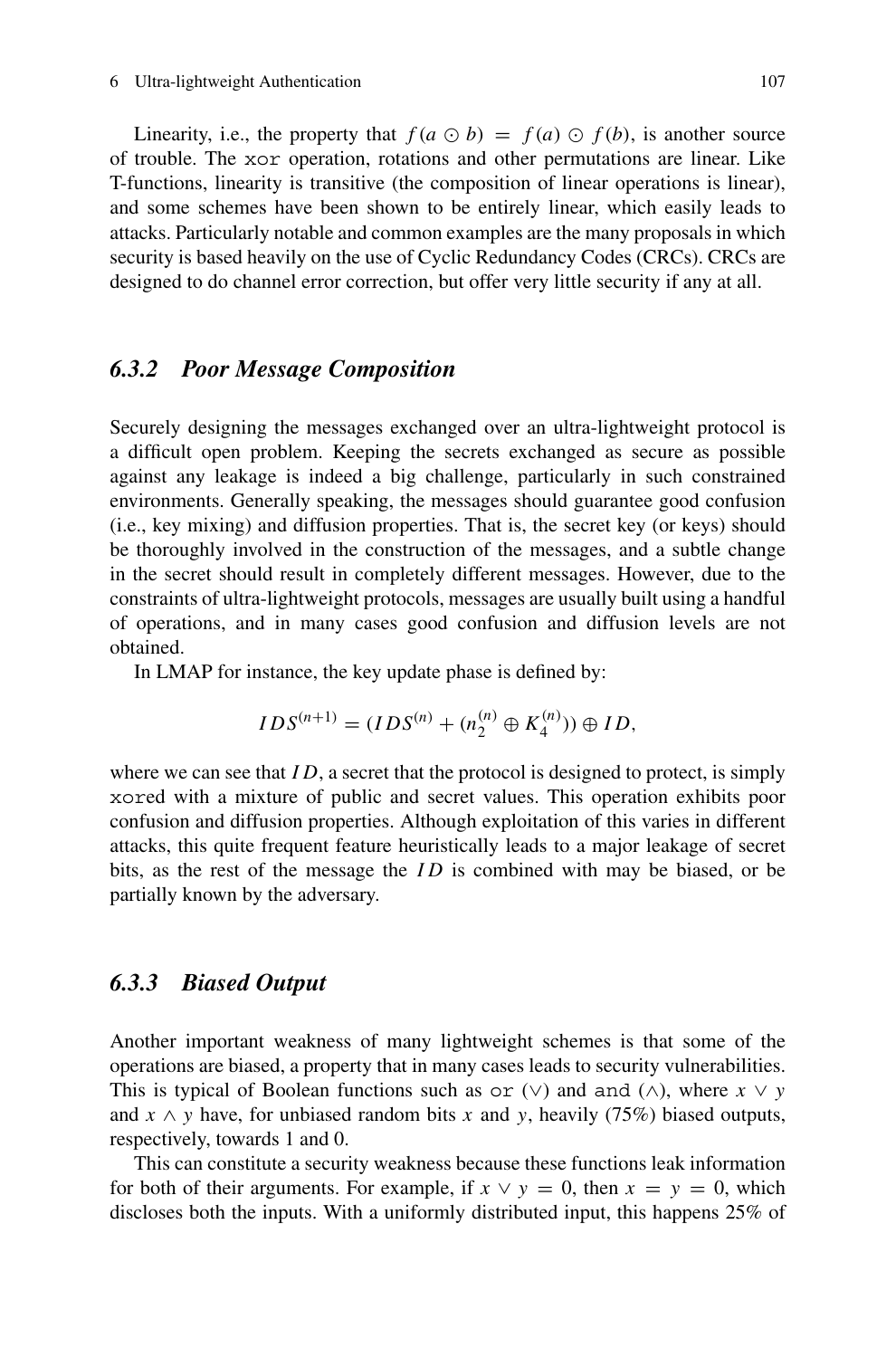the time (similarly for and, of course). In some cases it is more than enough, after seeing some exchanges, to be able to completely recover all the inputs.

In LMAP, the reader sends  $B = (IDS \vee K_2) + n_1$ . The attacker can thus use  $B + (2^L - 1)$  as a very good approximation to the unknown "shielded" nonce  $n_1$ (on average, 75% of the bits are correct), and this approximation can be used later in other parts of the protocol to approximate the secret (see e.g. [44] for a full attack partially based on this).

#### *6.3.4 Rotations*

Rotations have been used for a long time in cryptography. Many modern block ciphers and hash functions such as BLAKE [37] or RC5 [502] rely on the ARX (addition, rotation, XOR) paradigm. Rotations are extremely cheap to implement in hardware, and they introduce diffusion, which complements nicely the modular addition and the XOR (which exhibit poor diffusion properties). Fixed-amount rotations are typically used in ARX designs, but data-dependent rotations, as first featured in the RC5 block cipher [502], also exist.

The SASI [139] protocol was the first ultra-lightweight authentication protocol to feature data-dependent rotations. Since then, most ultra-lightweight protocols have used them, and in many cases they are the weak spot for ad hoc attacks. In addition to linearity, the most important shortcoming of data-dependent rotations is that there are only *L* possible outputs. Mod *n* cryptanalysis [319] is also a promising tool for attacking schemes using rotations and additions, although it has never been applied in the cryptanalysis of an ultra-lightweight protocol, to the best of our knowledge. It has, on the other hand, been used to successfully attack block ciphers such as RC5P and M6, which use the same kinds of operation.

#### *6.3.5 Vulnerability to Knowledge Accumulation*

If partial leakage of a static secret occurs in a protocol, there is an obvious traceability issue. Indeed, it becomes possible for an attacker to correlate two leaked traces of an eavesdropped exchange. A typical example is recovering the least significant bit of the static identifier (see for instance [473], the first traceability attack on SASI). More importantly, an attacker is sometimes able to recover the full static secret after a few rounds. Indeed, different observations can be combined using Bayesian inference. An example of such an attack was the full cryptanalysis of SASI [44].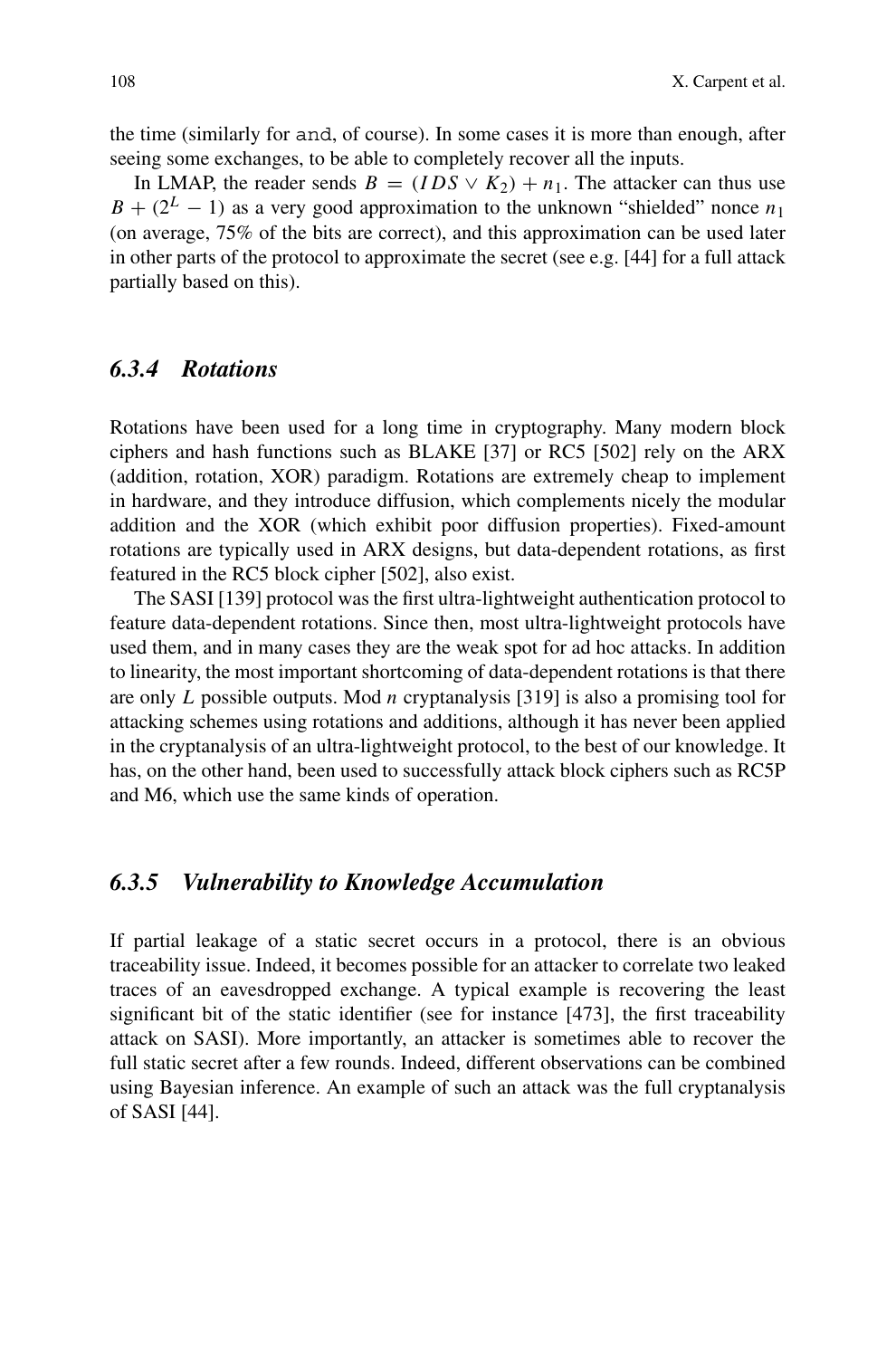One of the initial goals of synchronized protocols<sup>[4](#page-10-0)</sup> is to provide forward privacy. Forward privacy is a stronger notion than just privacy. Simply put, a protocol is said to be forward private if an attacker, having recovered the internal state (the dynamic values of the identifier and keys) of a tag, is not able to recognize the tag in past interaction traces. For a more formal definition, see [453]. Forward privacy cannot be achieved in a protocol if the secrets used in the exchange are all static. Indeed, if the attacker knows the secrets of a tag at some point, it also knows them in the past, since the secret does not change in the tag's lifetime. Therefore, messages sent by a tag in previous interactions can be recomputed, and recognized easily. Note that a changing secret is required for forward privacy, but it does not guarantee it (indeed, there are many synchronized protocols that are not private, and therefore not forward private).

A positive side effect of changing the secrets is that it might make it harder to obtain the full secret at any given time, if only a partial leakage is obtained at every authentication round. This seems to be a good feature as it is intuitively harder to hit a moving target than a static one. However, this does not necessarily make the full cryptanalysis impossible, just slightly harder, as has been demonstrated with the Tango attacks [273, 468].

# *6.3.6 Dubious Proofs of Security: Randomness Tests and Automated Provers*

In many instances, some degree of security is allegedly claimed by verifying that the exchanged messages look random enough. For that, multiple sessions of the protocol are run and the exchanged messages are recorded and later analyzed using various randomness test batteries such as the well-known ENT [568], Diehard [394] and NIST [509]. Unfortunately this does not prove any security level (for instance, LMAP presented such a "proof" but was broken shortly after publication). Randomness may appear, not as a consequence of a well designed protocol, but simply as a result of employing nonces in message mixing. Randomness is not a sufficient condition, neither is it a necessary one. A trivial way of showing this is by thinking about highly formatted messages and how, even if a protocol is secure, due to formatting and padding of some or all of its messages these may not pass some randomness test.

Another popular but flawed way of proving security of proposed ultralightweight protocols is the use of logic modeling and formal protocol verification software.

A notable example is [492]. The scheme was broken in [464], despite being accompanied by a formal security proof in BAN logic. The authors mistakenly

<span id="page-10-0"></span><sup>4</sup>In synchronized protocols the parties, after each execution of the protocol, apply the same updating function to their secret keys and state information.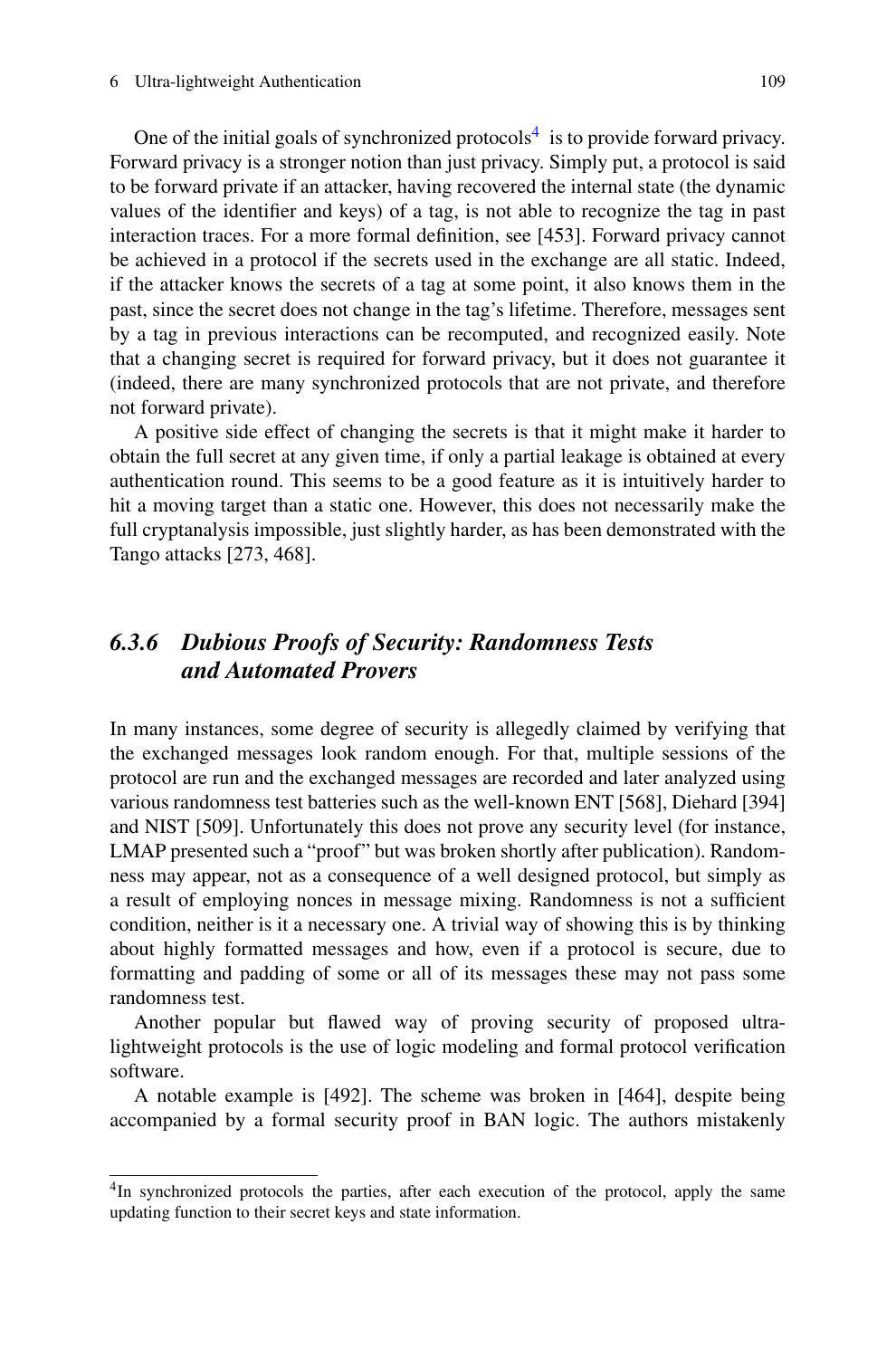employed CRC (as recommended by the EPC-C1-G2 standard), but instead of using them as a simple error detection tool, employed them for encryption. In their idealized model, they identified their CRC usage as equivalent to encryption, so some of the BAN logic rules (for example R1: the message-meaning rule) did not hold anymore. This constitutes a common mistake, as an idealized scenario like the one modeled by BAN logic (with perfect, unbreakable and zero-leaking ciphers) never accurately models reality. The level of abstraction needed in the modeling phase basically makes it impractical for most realistic situations. This is, unfortunately, not only a limitation of BAN logic but, to different extents, is also in most formal models (GNY, etc.).

#### <span id="page-11-0"></span>**6.4 Towards a Sound Approach**

#### *6.4.1 State of the Literature*

RFID technology has prompted many interesting challenges in the security and privacy research community, and designing a secure authentication protocol for very low-end tags is definitely one of them.

The field, however, has been the victim of an abundance of papers of dubious quality. Many research results either repeat mistakes (for new schemes) or past achievements (for attacks) or both. Recent protocols, with respect to previous ones, have been enhanced by using more involved transforms of the data stored in the tag's memory. However, the mistakes appear to be repeated: poor design choices, a lack of confusion and diffusion in the transforms, and informal fallacious security analyses to support the security claims [170]. This bad reputation, combined with a decline of interest in RFID security research as a whole, may have scared off many seasoned cryptographers, and contributed to the relative stagnation of the field.

Despite the current situation, which may seem to indicate that ultra-lightweight protocols are bound to fail, there is no clear evidence that designing a secure protocol with such constraints is impossible.

The field may nowadays be inactive, but there are many unanswered questions (and indeed, no practical, concrete, and trusted protocol emerged from it). While it is likely to reappear under a different guise, the problem of designing a secure authentication protocol while minimizing some aspects of its design (e.g., gate count), is not going away, and remains an interesting research question.

### *6.4.2 Promising Avenues*

The need for cryptographic building blocks in low-end systems is definitely not unique to ultra-lightweight authentication protocols. A much larger research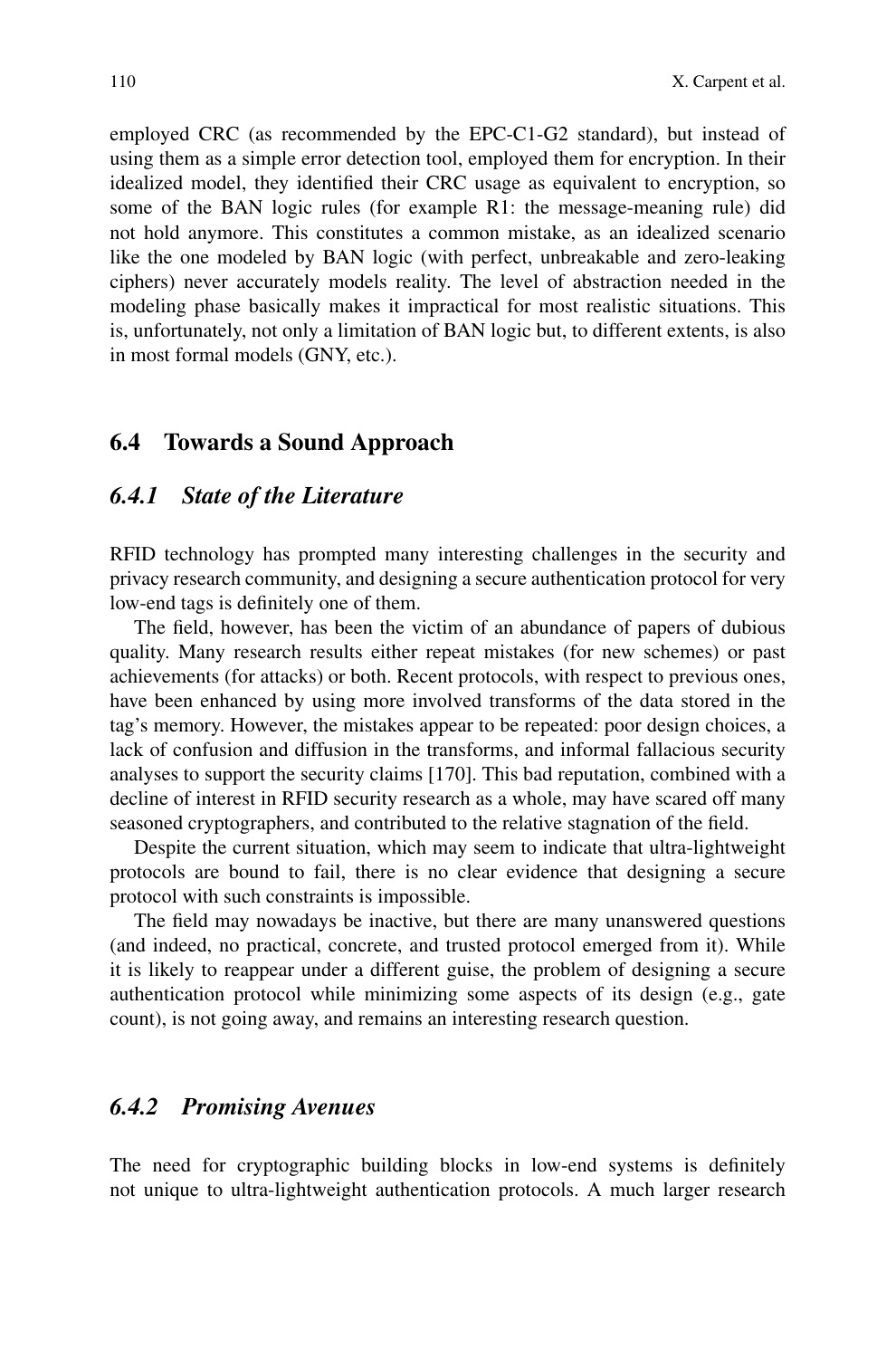community is dedicated to so-called "lightweight cryptography", with countless applications.

In particular, significant efforts have been made to develop ciphers and hash functions suitable for lightweight authentication. A notable example is the KEC-CAK hash function [81], winner of the SHA-3 competition, that has excellent hardware performance. Furthermore, there are many ongoing efforts to develop special primitives with a stronger focus towards hardware footprint/performance, possibly trading off "some" security (e.g., reducing 128 or 256-bit security to 80) or other aspects, such as reducing block size, or software performance. Examples include the PRESENT block cipher [101] or the hash functions PHOTON [251] and QUARK [33].

Some of these, like BLAKE [37] or RC5 [502] are so-called Add-Rotate-Xor algorithms, that use the very same set of operations as ultra-lightweight protocols.

While not quite fitting the same extreme constraints imposed on ultra-lightweight protocols just yet, they are a stepping stone in that direction. They also benefit from much wider exposure and scrutiny, which bodes better for their overall security.

Ultra-lightweight protocols take a unique approach in that the entire scheme is designed, for instance, without using cryptographic building blocks as black boxes. It seems instead perhaps more promising to use standard authentication protocols with these lightweight primitives.

#### *6.4.3 The Reductionist Approach*

A deeply studied approach to the design of lightweight authentication protocols for RFID tags is the one provided by the *HB*<sup>+</sup> protocol [310], which builds on the earlier *HB* protocol [284], introduced to efficiently authenticate a human to a computer. The security of these protocols is based on the difficulty of solving the *learning parity with noise* (LPN) problem [284]. Subsequently, several variants of *HB*<sup>+</sup> have been proposed but almost all of them present some problems, e.g., [231– 233, 457]. Unfortunately, according to [26], the *HB*-like protocols are not suitable for implementation on ultra-constrained devices. However, the identification of hard problems which allow the design of ultra-lightweight authentication protocols is a research direction which should not be abandoned.

Another interesting approach to designing an authentication protocol for RFID tags was proposed in [520]. Therein, a lightweight hash function, which can be used in RFID authentication, was described. The security of such a hash function is related to the security of the Rabin public key scheme. The idea is to compute an excellent numerical approximation for a *short window of bits* in the middle of the ciphertext produced by the Rabin encryption function. The Rabin encryption function uses a modulus of a particular form, in such a way that computing these bits for an adversary is as hard as breaking the full Rabin scheme. A basic version of the scheme was analyzed in [458]. As far as we know, the approach of [520] has not been followed by other significant proposals. We believe that this research line,